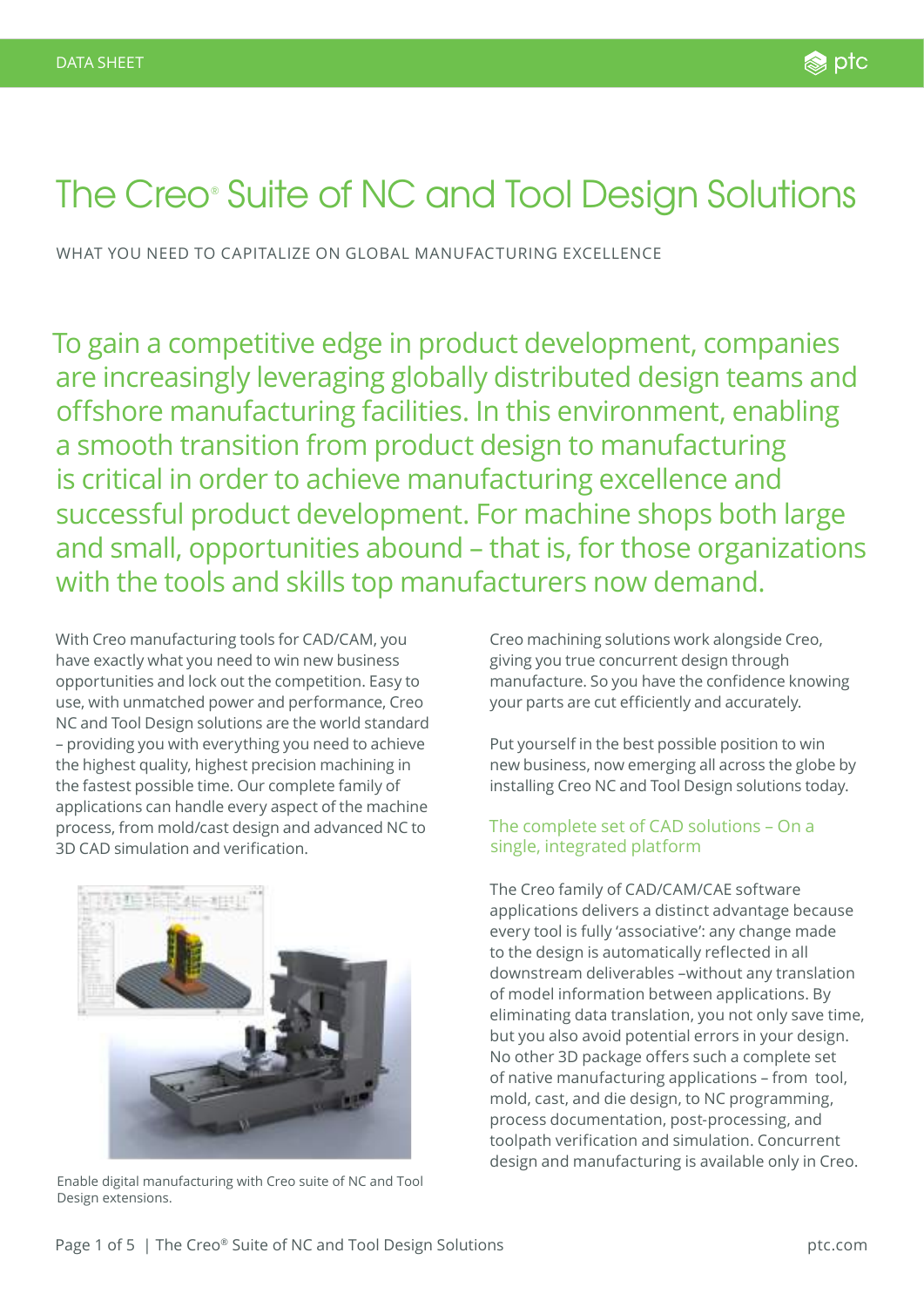# Creo CAM Solutions

## **Creo prismatic and Multi-surface milling extension**

Easy-to-use, feature-rich, and seamlessly integrated with design–Creo Prismatic and Multi-Surface Milling is a virtual milling 'specialist' for prismatic production machining.

- Multi-surface 3-axis milling, with support for high-speed machining
- 4-axis and 5-axis positioning
- NC-program creation, process documentation, post-processing,and toolpath verification/simulation
- Improves product quality and manufacturing consistency by generating toolpaths directly on solid models
- Part of an integral CAD/CAM solution–no data translation required
- Reduces time-to-market via associative toolpath updates to design changes

### **Creo production machining extension**

In addition to robust NC programming capabilities spanning the functions of milling, turning, and wire EDM, Creo Production Machining also offers seamless compatibility with design, which means that changes are automatically incorporated. The result: improved time-to-production and customer responsiveness.

- Includes all the capabilities of Creo Prismatic and Multi-Surface Milling Extension
- Supports CNC mills, 2-axis and 4-axis CNC lathes, and 2-axis and 4-axis CNC wire EDM machines
- Provides low-level NC sequence editing, allowing precise toolpath control and optimization



Powerful High Speed Machining toolpaths for core and cavity manufacturing.



Turning in Creo Production Machining.

- Detailed step-by-step production planning instructions improve manufacturing efficiency and reduce development cost
- Optimized NC programming for families of designs accelerates time-to-volume production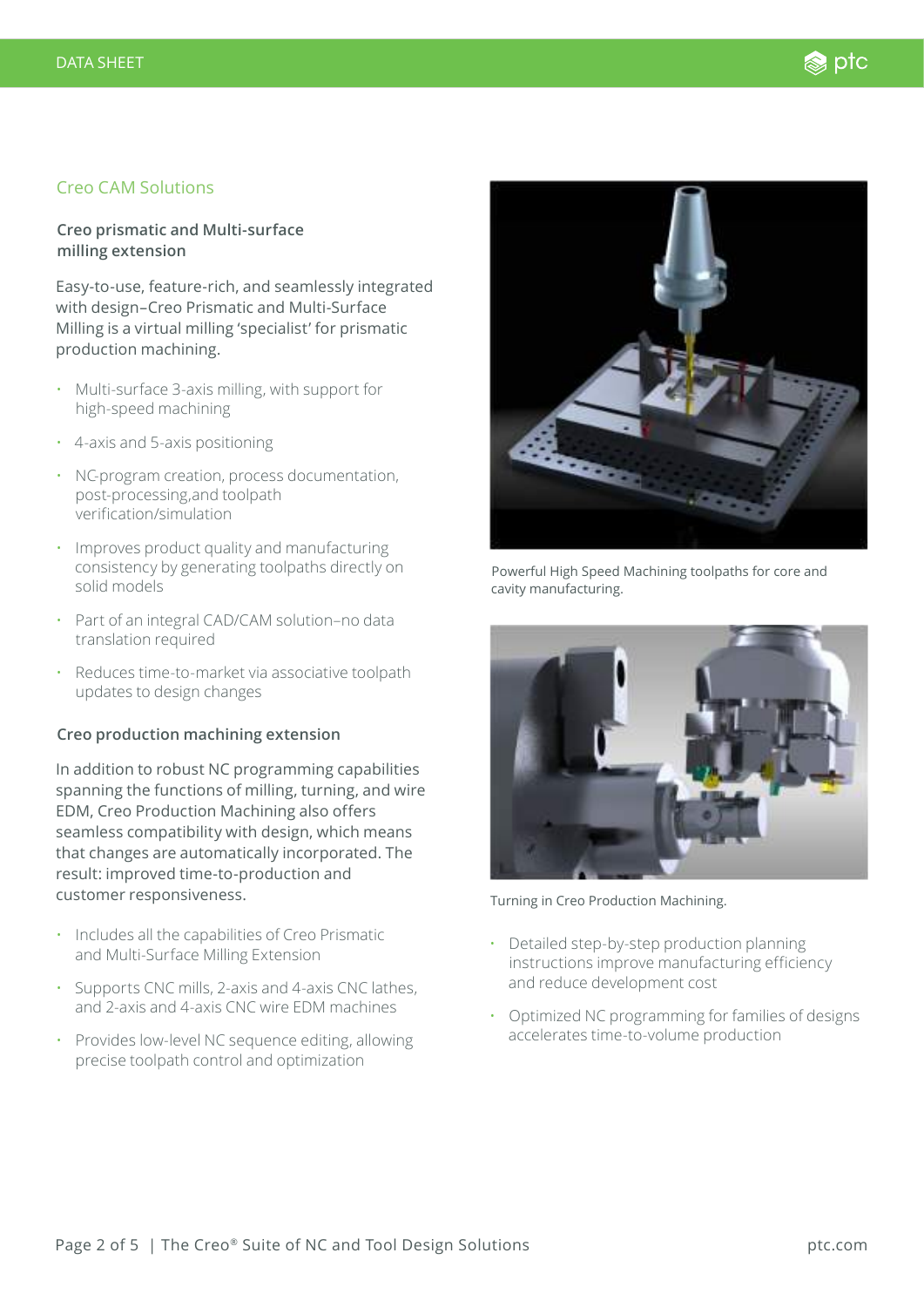

For production machining applications, Creo complete machining improves manufacturing set-up and quality control processes with in-process probing support.

#### **Creo complete machining extension**

Enjoy all the capabilities of Creo Production Machining, along with multi-axis machining, plus full NC programming and extensive tool libraries. Now you can drive any type of CNC machine, including 2.5-to 5-axis mills, 2- to 4-axis lathes (synchronized or not), multi-task machines, and 2- to 4-axis wire EDM.

- 2.5- to 5-axis milling, multi-axis turning and multi-task machining (including live tooling); 4-axis wire EDM
- Simplifies storage and reuse of best practices by using proven manufacturing templates
- Improves product quality and manufacturing consistency by generating toolpaths directly on 3D designs
- Reduces time-to-market via associative tool-path updates to design changes
- Part of an integral CAD/CAM solution–no data translation required
- Improves manufacturing set-up and quality control processes with in-process probing support
- Provides robust data management of manufacturing models and deliverables with Windchill® PDMLink® and Windchill® MPMLink™ (optionally available)

# Tools for adapting & winning in today's competitive market

# **Creo tool design**

Create the most complex single-cavity and multi-cavity molds and casts with ease. Evaluate mold draft, undercut and thickness problems, and then automatically create parting surface and splitting geometry in a process-driven environment that's simple–even for the occasional user–who needs to create complex tooling quickly.

- Define even the most complex geometry for creating single- and multiple-cavity molds and casts
- Evaluate mold draft, undercut and thickness problems and examine forming and secondary forming dies
- Eliminate data translation errors using an integral CAD/CAM solution from conceptual design to manufacturing
- Reduce the need for redesigns through automatic updating of tooling models, drawings and electrodes
- Eliminate costly rework via interference checking and mold opening simulation

### **Creo expert moldbase extension**

Work in a familiar 2D environment for moldbase layout–and get all the benefits of 3D! The 2D process-driven GUI offers a catalog of standard and custom components, and updates your model automatically during the development of the moldbase, by providing a catalog of standard and customized components. Your resulting 3D models are then used for interference checking during mold opening, as well as automatic generation of deliverables such as detail drawings and BOMs.

• Speeds the design process through a simple, process-driven workflow that automates moldbase design and detailing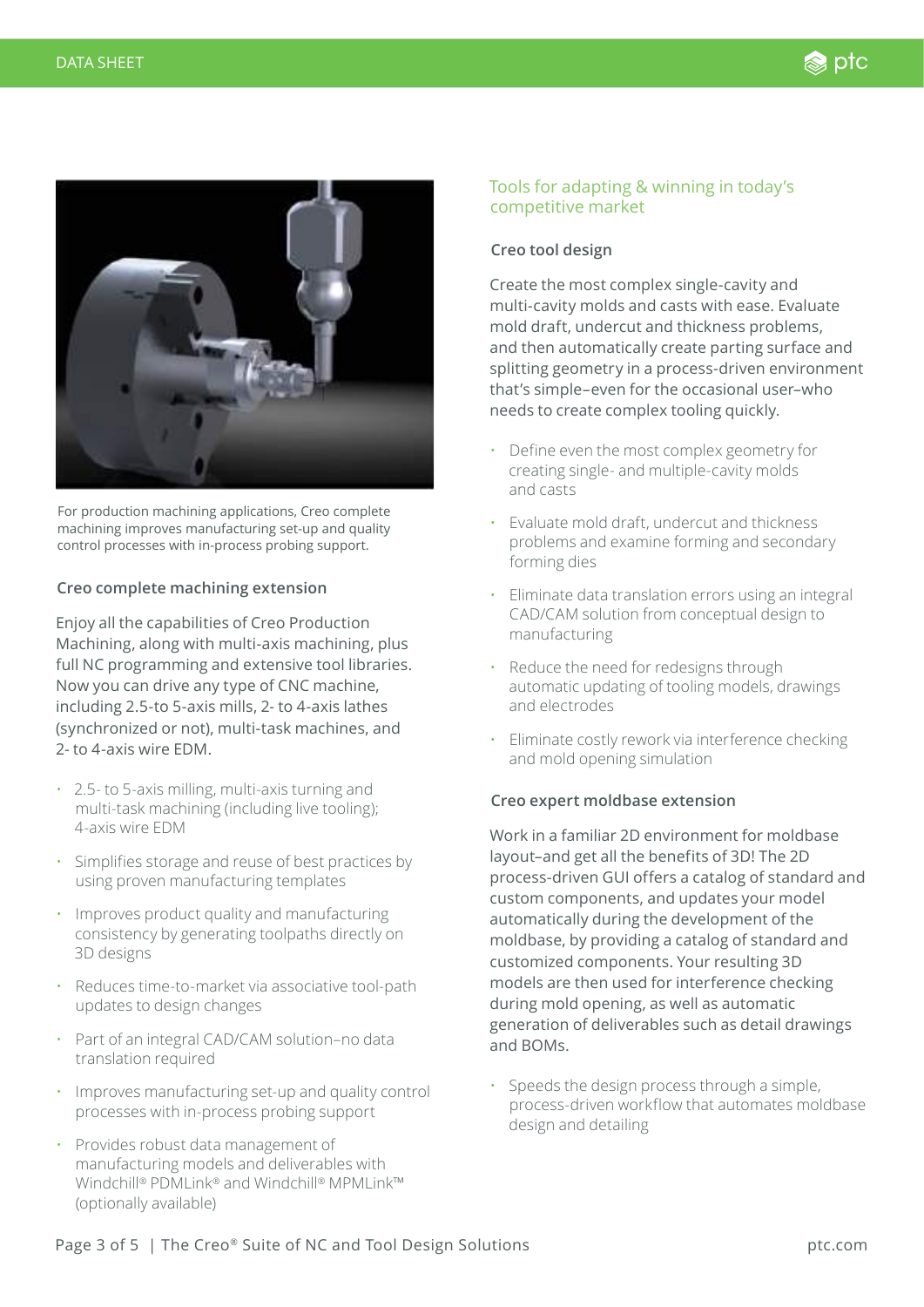- Provides an ever growing set of libraries for moldbase/component suppliers (includes screws, ejector pins, sliders, cooling fittings, etc.). Easily add custom data for unique items
- Automatic ejector pin, waterline, and fittings functions; automated runners and waterline checks
- Prevents costly rework and reduces cycle time by eliminating mistakes via a 3D environment
- Reduces the need for redesigns by automatically updating tooling models, drawings and electrodes



An exploded moldbase in Creo Expert Moldbase Extension.

|                                                                      | <b>Prismatic &amp;</b><br><b>Multi-Surface</b><br><b>Milling</b> | <b>Production</b><br><b>Machining</b> | <b>Complete</b><br><b>Machining</b> | Tool<br><b>Design</b> | <b>Expert</b><br><b>Moldbase</b> | <b>Progressive</b><br><b>Die</b> | <b>NC</b><br><b>Sheetmetal</b> | Computer-<br>Aided<br>Verification |
|----------------------------------------------------------------------|------------------------------------------------------------------|---------------------------------------|-------------------------------------|-----------------------|----------------------------------|----------------------------------|--------------------------------|------------------------------------|
| 2-Axis Feature-based Machining                                       | $\bullet$                                                        | $\bullet$                             | $\bullet$                           |                       |                                  |                                  |                                |                                    |
| 3-Axis Milling                                                       | $\bullet$                                                        | $\bullet$                             | $\bullet$                           |                       |                                  |                                  |                                |                                    |
| 4/5-Axis Positioning Milling                                         | $\bullet$                                                        | $\bullet$                             | $\bullet$                           |                       |                                  |                                  |                                |                                    |
| 4-Axis Turning                                                       |                                                                  | $\bullet$                             | $\bullet$                           |                       |                                  |                                  |                                |                                    |
| 4-Axis Wire EDM                                                      |                                                                  | $\bullet$                             | $\bullet$                           |                       |                                  |                                  |                                |                                    |
| Live Tooling for Turning<br>(Mill/Turn: CBY)                         |                                                                  |                                       | $\bullet$                           |                       |                                  |                                  |                                |                                    |
| 5-Axis Continuous Milling and<br><b>Contouring Machines</b>          |                                                                  |                                       | $\bullet$                           |                       |                                  |                                  |                                |                                    |
| Multi-task machining synchronization                                 |                                                                  |                                       | $\bullet$                           |                       |                                  |                                  |                                |                                    |
| <b>Extraction of Manufacturing</b><br><b>Annotation Features</b>     |                                                                  | $\bullet$                             | $\bullet$                           |                       |                                  |                                  |                                |                                    |
| Tool and Fixture Library                                             | $\bullet$                                                        | $\bullet$                             | $\bullet$                           |                       |                                  |                                  |                                |                                    |
| Manufacturing Process Documentation<br>Pro/PROCESS for Manufacturing | $\bullet$                                                        | $\bullet$                             | $\bullet$                           |                       |                                  |                                  |                                |                                    |
| <b>Automatic Nesting</b>                                             |                                                                  |                                       |                                     |                       |                                  |                                  | $\bullet$                      |                                    |
| Punch Press and 2-Axis Laser<br>Programming                          |                                                                  |                                       |                                     |                       |                                  |                                  | $\bullet$                      |                                    |
| <b>GPOST: NC Post-Processor Generator</b>                            | $\bullet$                                                        | $\bullet$                             | $\bullet$                           |                       |                                  |                                  | $\bullet$                      |                                    |
| VERICUT for Creo: NC Simulation                                      | $\bullet$                                                        | $\bullet$                             | $\bullet$                           |                       |                                  |                                  |                                |                                    |
| Automatic Core/Cavity creation                                       |                                                                  |                                       |                                     | $\bullet$             |                                  |                                  |                                |                                    |
| Moldbase Design, including Moldbase<br>Component Libraryn            |                                                                  |                                       |                                     | $\circ$               | $\bullet$                        |                                  |                                |                                    |
| Progressive Die Design                                               |                                                                  |                                       |                                     |                       |                                  | $\bullet$                        |                                |                                    |
| First Article Inspection (compare 3D<br>model with cloud of points)  |                                                                  |                                       |                                     |                       |                                  |                                  |                                |                                    |
| CMM Programming (DMIS output)                                        |                                                                  |                                       |                                     |                       |                                  |                                  |                                |                                    |

All of the options above require a seat of Creo Parametric. • Capability included • Basic moldbase layout functionality